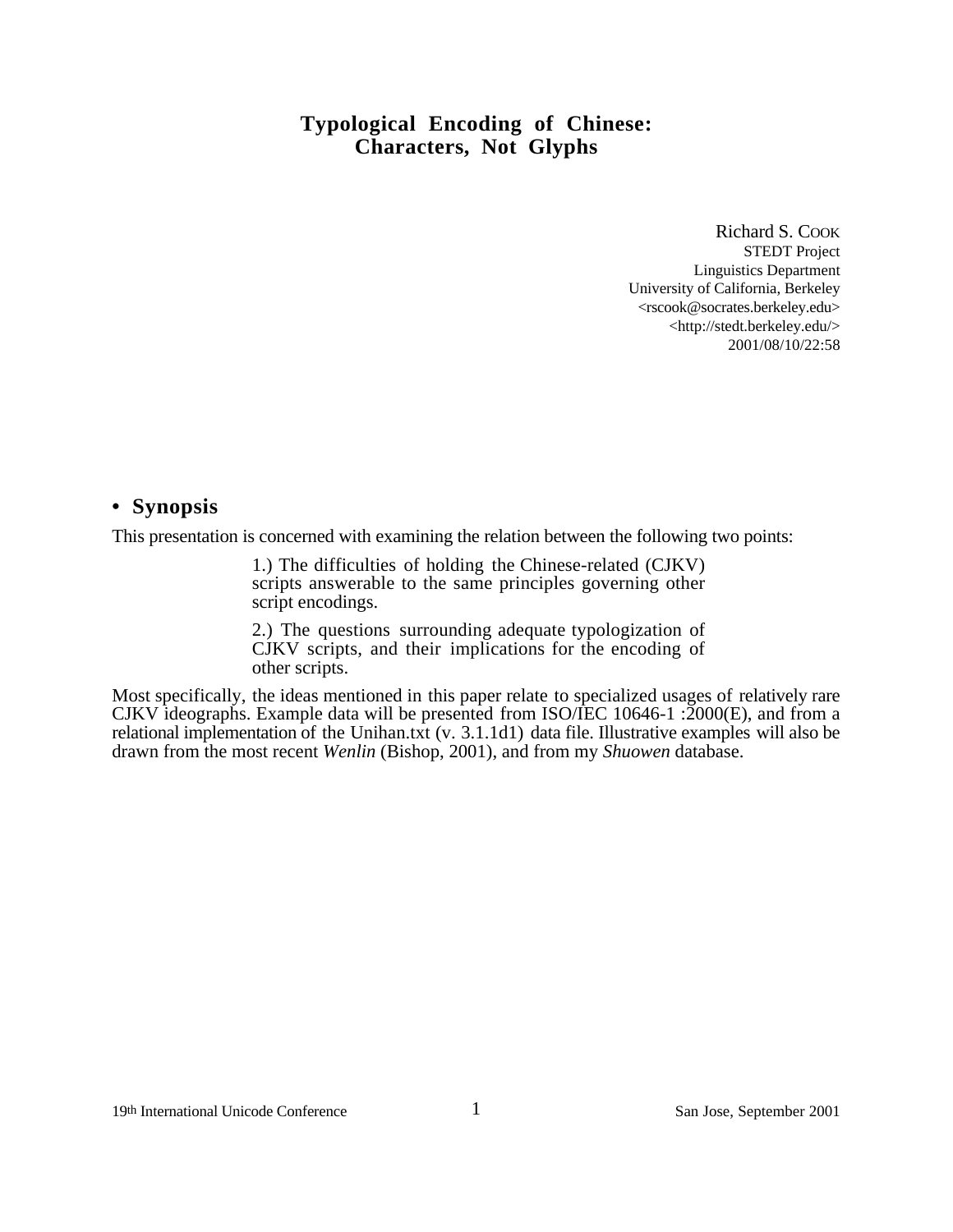# **• CONTENTS**

| • Synopsis                                               |                                        | [ $p.01$ ] |
|----------------------------------------------------------|----------------------------------------|------------|
| • Contents (you are here)                                |                                        | [ $p.02$ ] |
| $\Diamond$ 0.) Introduction                              |                                        | $[p.03]$   |
| ♦ 1.) The CJKV Scripts                                   |                                        | $[p.04]$   |
| 2.) The Character-Glyph Model                            |                                        | [ $p.05$ ] |
| ◊ 3.) The CJKV Ideographs Meet The Character-Glyph Model |                                        | [p. $06$ ] |
| ◊ 4.) Unification (Horizontal and Vertical)              |                                        | $[p.07]$   |
| ◊ 5.) The Componential Structure of CJKV Characters      |                                        | [p.08]     |
| $\Diamond$ 6.) Conclusions                               |                                        | $[p.09]$   |
| • List of Appendices                                     |                                        |            |
| Appendix 1:                                              | Abbreviations and Glossary             | [p.10]     |
| Appendix 2:                                              | References (Selected)                  | [p.11]     |
| Appendix 3:                                              | <b>Text-based Typological Encoding</b> | [ $p.12$ ] |
| Appendix 4:                                              | Acknowledgments                        | [ $p.13$ ] |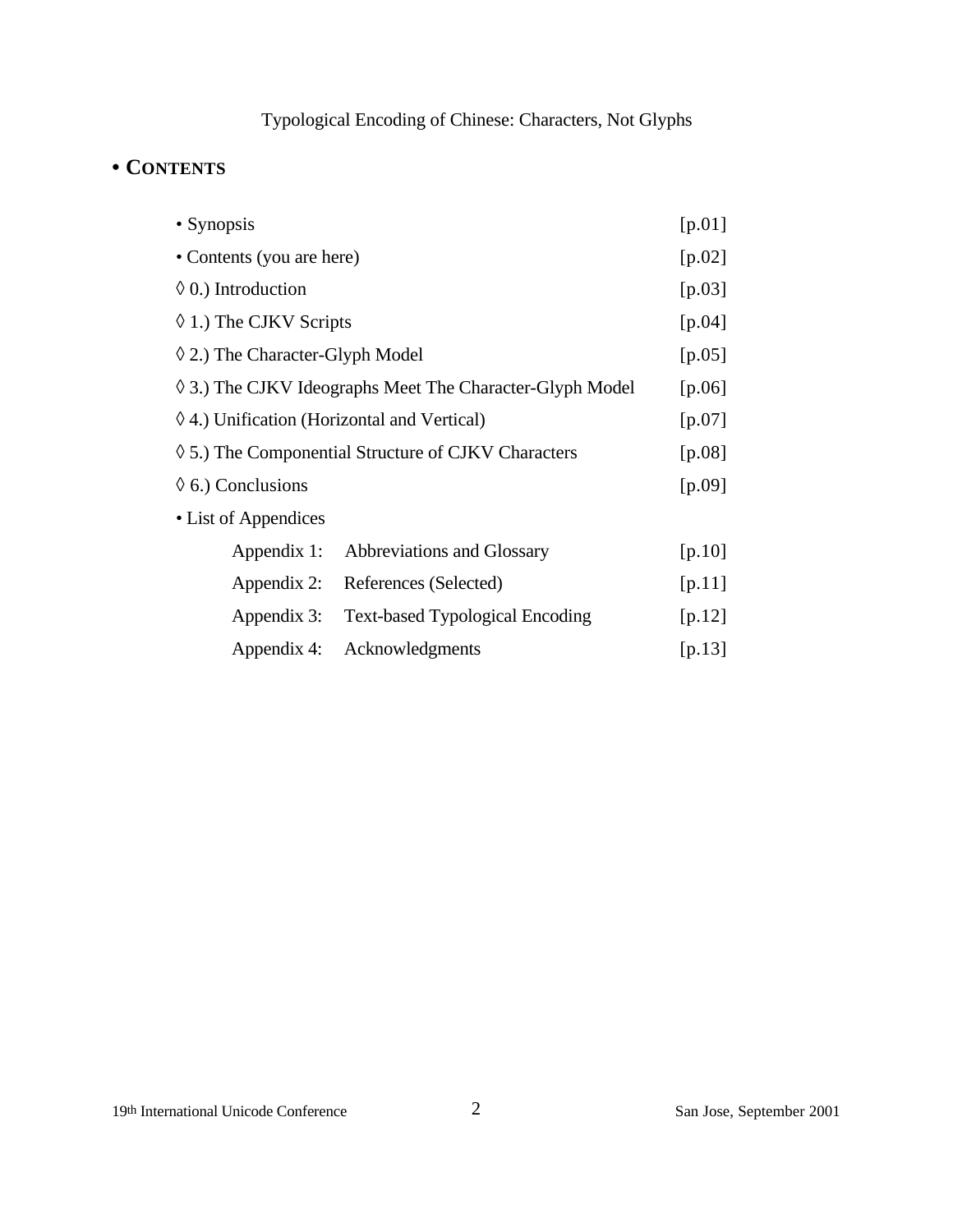# ◊ **0.) Introduction**

The enormous, even "open-ended" unified CJKV character set, encoding at present more than 71,000 characters, perfectly illustrates the limitations of the "Characters, Not Glyphs" distinction drawn in the Unicode Standard (v. 3.0, e.g. p. 13).

Unicode's CJKV encoding is at present typologized only insofar as it is unified, which is to say that a given encoded character serves to typify an abstract character form which may be realized (as glyph) in a particular script (Chinese, Japanese, Korean or Vietnamese) according to the stylistic traditions of that script.

CJKV typologization could however be taken much further, and in fact arguably should be taken much further, if CJKV scripts would be held to the same standards that other scripts (e.g. Arabic, Myanmar, Tibetan ...) have been.

How and why have the CJKV characters not been held to the same standards, and what problems does this present? How might Unicode implementers benefit from componential data being added to the Unihan database, and what might such data look like? How do the Ideographic Description Characters (IDC) and Ideographic Description Sequences (IDS) relate to this?

This presentation explores these questions, and in illustrating the componential nature of CJKV characters, demonstrates a method for determining (on the basis of the present CJKV character set) a base extensible component set for generating and encoding infinite CJKV characters. It is shown that this framework permits closer adherence to the spirit of the "Characters, Not Glyphs" distinction.

It is argued that adequate historical typologization of the Chinese script can only be accomplished with reference to specific texts and inscriptions, and this is what I mean when I refer to a "Textbased" or "Source-based" encoding. These encodings may also be termed "Contextual" in that they seek to document the historical context whence the glyph usage derives. The written sources of ancient Chinese are many and varied, and each offers stylistic peculiarities and mapping challenges. Oracle Bone Inscriptions, Bronze Inscriptions, Stone and Earthenware Inscriptions ... all of these contain vital historical information which only a typological system can address.

A typologization adequate for Chinese purposes would be rather simple in some respects. First, it should characterize aspects of glyph shape, and second, it should characterize aspects of glyph usage. One may however complicate and broaden this scheme in many ways, for example with script-specific issues of componential encoding. It seems that distinctions adequate for the handling of the Chinese script must have implications for the encoding of other scripts.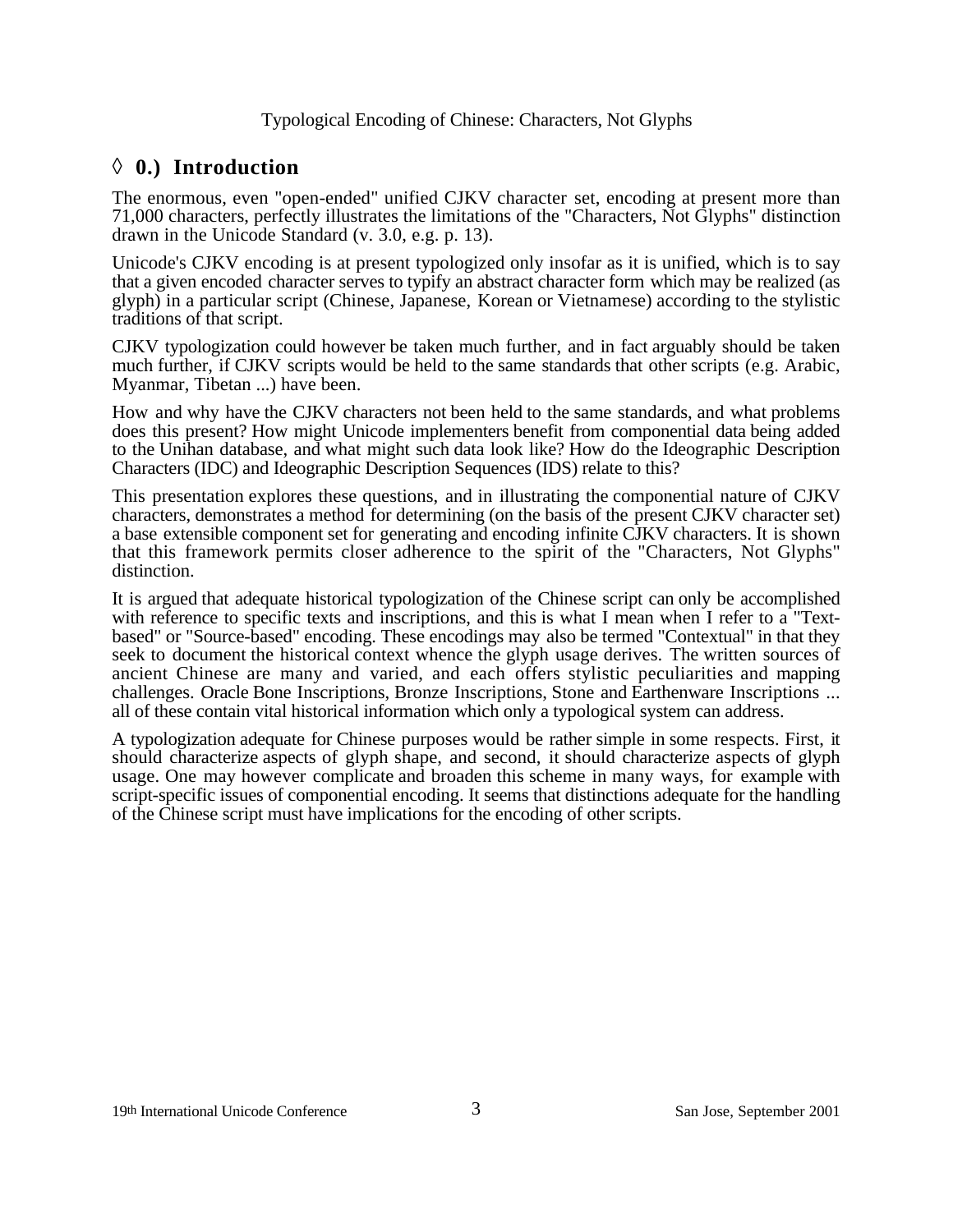## ◊ **1.) THE CJKV SCRIPTS**

The Chinese and Chinese-derived scripts have a history extending back at least 3500 years. The Chinese script is first attested in inscriptions dated to about 1500 BC. Writing in China developed with various levels of standardization and variation through the next 1200 years. In the face of longstanding divergent usages (competing local standards), the first stirrings of national standardization of the Chinese script are usually said to have occurred in about 200 BC, in the realm of the first Qin Emperor (c. 259-210 BC). Based on the standardizations imposed in that short-lived though influential dynasty, some 300 years later in the Eastern Han Dynasty the mother of all Chinese dictionaries, *Shuo Wen Jie Zi* (121 AD), attempted to catalogue, analyze, define and classify all of the 11,000 or so characters employed in the script up to that point.1 This Eastern Han dictionary became a defacto standard, and so it is that Chinese-derived characters today are widely known as "Han" characters.

In subsequent centuries, provided with this firm lexicographic basis, the Chinese continued to catalog and to invent new characters. By the 12th century when the next great character dictionary *Guangyun* was complied, the number of characters collected had more than doubled, to 25,126.2 Already at this time non-Chinese-speaking peoples all over Asia had fallen under the mystical spell of the Han script. As time went on, the Japanese, Koreans and Vietnamese all adopted, augmented and customized it to suit the needs of their own languages.3

In each of these locales local varieties or local usages of the "Han" script have developed, some over hundreds of years. Graphical differences emerged between the different scripts, so that a given character in one locale was no longer identified with the character to which it was historically related in another locale. What had once simply been stylistic variations in print or handwriting gradually crystallized into hard irreconcilable differences.

With the advent of the computer, encoding standards for each of these script areas developed independently, or with only limited mutual awareness, each capriciously and imperfectly cataloguing the characters used in the different regions.4 The methods for collecting characters for encoding varied widely, and within a given writing system variant forms of a given character were often encoded separately without regard to the relation among the variants.

For as long as there have been computers that could do anything with Chinese-derived scripts, computer users have taken it for granted that some of the characters that they needed were not available, might never be available. They have been accustomed to being unable to easily exchange electronic documents between systems. Until recently, among the best that computers had to offer specialized Han script users was an encoding known as "Big 5", an encoding which in English terms might be likened to a keyboard without the five (relatively low-frequency) letters k, j, z, x and q, and with no upper case at all.5

<sup>1</sup>Computerization of this text in its various editions is the subject of my ongoing work, and was the subject of my IUC-18 paper. Please see this paper for further details on the character counts in *Shuowen*.

<sup>2</sup>This count derives from my work in progress to computerize several editions of this text.

<sup>3</sup>Even the Japanese Kana syllabaries ultimately derive from Han characters.

<sup>4</sup>For detailed discussion of the various Han-derived encodings of Asia, see LUNDE.

<sup>5</sup>See my IUC-18 paper for more on this analogy.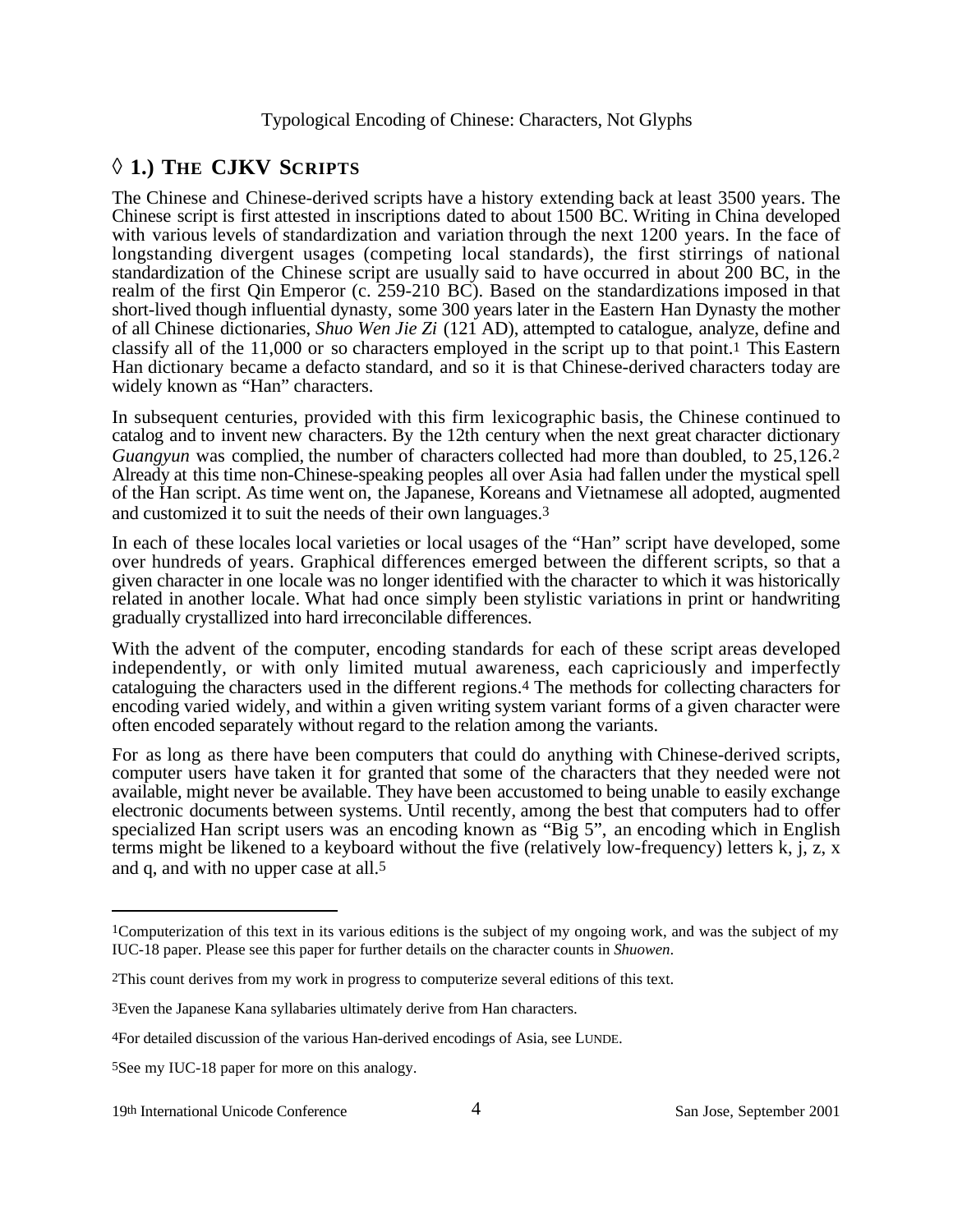When digitization of local script variants or historical texts was undertaken, users and developers began to appreciate the full extent of the problem, and the inherent limitations of the standardization process. Even with regard to a single locale, for example, mainland China, the issues of achieving an adequate standard are daunting, to say the least. The problems have been so great that only in the last few years, in the dawning of the 21st century, when personal computational power has progressed to levels unimagined twenty years ago, has an international standard for the Handerived scripts emerged.

This international standard is Unicode. The immense work done to produce this standard, undertaken by the Ideographic Rapporteur Group (IRG)6, has pushed CJKV7 computing to higher levels than many had ever hoped possible. With IRG's creation of "Extension B", 42,711 new codepoints were added to the Unicode Standard, so that it now encodes 70,207 unique "ideographs".8

## ◊ **2.) THE CHARACTER-GLYPH MODEL**

The Character-Glyph Model (CGM) as outlined in *The Unicode Standard* Version 3.0 Section 2.2 "Unicode Design Principles" is the high ideal which serves as the conceptual basis for Unicode. Despite the desire for legible plain text, despite the problems with adhering to this ideal in a world of legacy encodings and compatibility characters, the CGM stands firm when it can, and gracefully bends when it cannot stand firm, and when it cannot bend, it simply bows out. The CGM is not tyrranically enforced, but is rather accommodating to historical practice.

Simply put, the CGM is about the distinction between "abstract" and "concrete". It attempts to draw a firm line between an abstract ideal "character" form on the one hand, and a concrete real "glyph" on the other.

The *abstract character* form can be conceived as a basic outline of what is most essential about a particular character, the sum of all things that make character "a" distinct from character "b" and distinct from all other characters. Each abstract character form is assigned a unique number.

The *concrete glyph* exists in the real world on paper and on computer screens, displayed and printed in different font faces, in different styles, and written in different handwritings. A thousand people may write the letter "a" in a thousand different ways, and these thousand variants would each be a glyph. It is their common idea of the character "a" which allows each person to recognize the other 999 glyphs as the same meaningful unit "a".

27,484 : CJKUI, CJKUIA (p. 258 of the Standard 3.0)

27,496 : CJKUI, CJKUIA (including 12 compatibility ideographs that are not compatibility ideographs)

42,711 : CJKUIB (Extension B)

<sup>6&</sup>lt;http://www.cse.cuhk.edu.hk/~irg/>

<sup>7</sup>Chinese, Japanese, Korean, Vietnamese.

<sup>8</sup>The term "ideograph" is a technical usage defined in the glossary of the Unicode Standard, a compromise term equivalent to "CJKV character".

For these counts, I am indebted to John Jenkins. Although in his IUC-18 presentation he claimed (jokingly) that "Every time I add up the totals I come up with a different figure.", in fact, he and the IRG do seem to have hard figures. The issue is somewhat complicated by things such as "compatibility characters which are not actually compatibility characters", and so I defer to them for the latest statistics.

<sup>70,207 :</sup> total number of unique ideographs in Unicode 3.1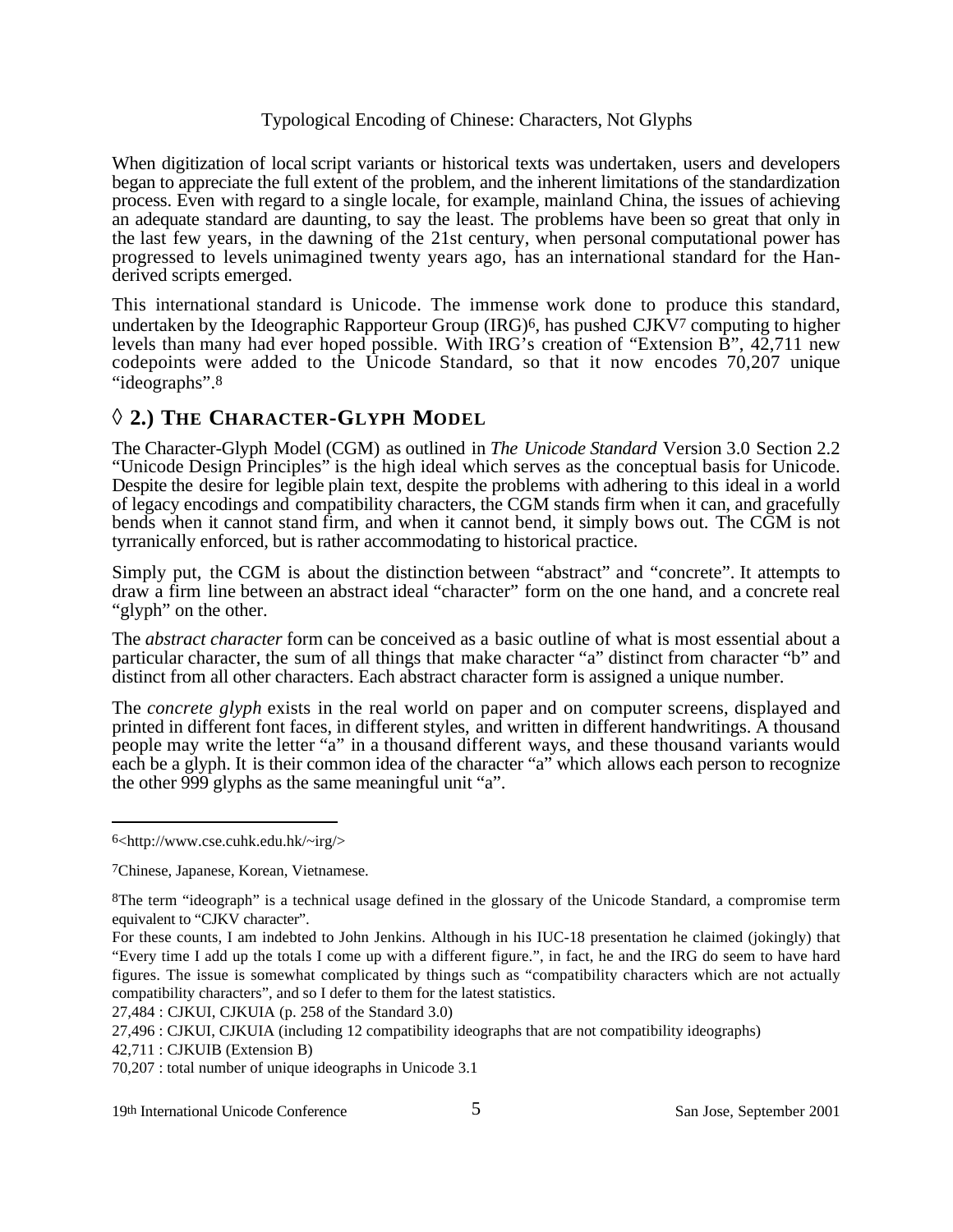As an ideal, the Character-Glyph Model presents some serious challenges, not only to implementers at every level — from font designers to application designers to input method designers — but also to the average person seeking to understand what Unicode is all about and what advantages it may have to offer for their scrip, for their language and for their lives. For some scripts the constraints of the CGM present such a significant obstacle that developers may quite understandably shy away from Unicode implementation. A Myanmar reader might scan the Unicode code chart for his script and remark on the apparent fact that "some of our characters are missing". And so it is that the developer must step in to prove to the potential user that in fact nothing is missing at all, and that the designers of the Unicode Standard for Myanmar new exactly what they were doing, and did not make any mistakes at all in their design of that standard.

## ◊ **3.) THE CJKV IDEOGRAPHS MEET THE CHARACTER-GLYPH MODEL**

Parallel to this, consider the Han-derived scripts discussed above. Until the advent of Unicode 3.1 Extension B, no developer would have tried to explain to a user seeking some missing Han character that the Unicode Standard had not in fact failed. Until Extension B, many needed (though rare) characters were still missing, and because of the design of the Standard, the best that could be done involved assignment of the needed characters to "private use" codepoints. In this regard, even with the considerably larger coverage of Unicode 3.0 in comparison with e.g. Big 5, certain specialized CJKV script users were still computing in a world where keyboards were missing keys.

Unicode 3.1 Extension B changed all this, empowering specialized CJKV script users as they had never been empowered before. With 70,207 unique ideographs currently encoded, one might imagine that every character ever to be needed had finally been assigned a codepoint. And one would be 99.999% right. In fact, the task of cataloguing and encoding that last tiny fraction of a percent of Chinese-derived characters is not complete, and on the contrary, shows signs of never being completed.

A recent report from US representatives to the last IRG meeting in Hong Kong illustrates the current state of things, with a rough breakdown per national body of ~67,000 proposed additions.<sup>9</sup>

| <b>ROK</b>   | $23000 + 20000$ |
|--------------|-----------------|
| <b>TCA</b>   | 18000           |
| <b>PRC</b>   | 4570            |
| Japan        | ~200            |
| Macau        | ~200            |
| Vietnam      | 1049            |
| <b>HKSAR</b> | 9               |
| <b>DPRK</b>  | 94              |
|              |                 |

It seems that the great bulk of the additions being proposed for Extension C (and perhaps beyond) relate to work in the Republic of Korea on a Buddhist text called the *Tripitaka*.

If the idea of a Unicode Standard 3.1 with 70,207 unique ideographs doesn't surprise you, then I suppose you will also not think twice about a number almost twice as large. And yet, even a number that large will fail to permanently satisfy non-specialist and specialist users and scholars. And the reasons for this, complex as they are, relate primarily to non-adherence to the CGM, in the encoding of ideographic glyphs (variants) rather than characters.

<sup>9</sup>This data provided by Hideki Hiura, Sun Microsystems.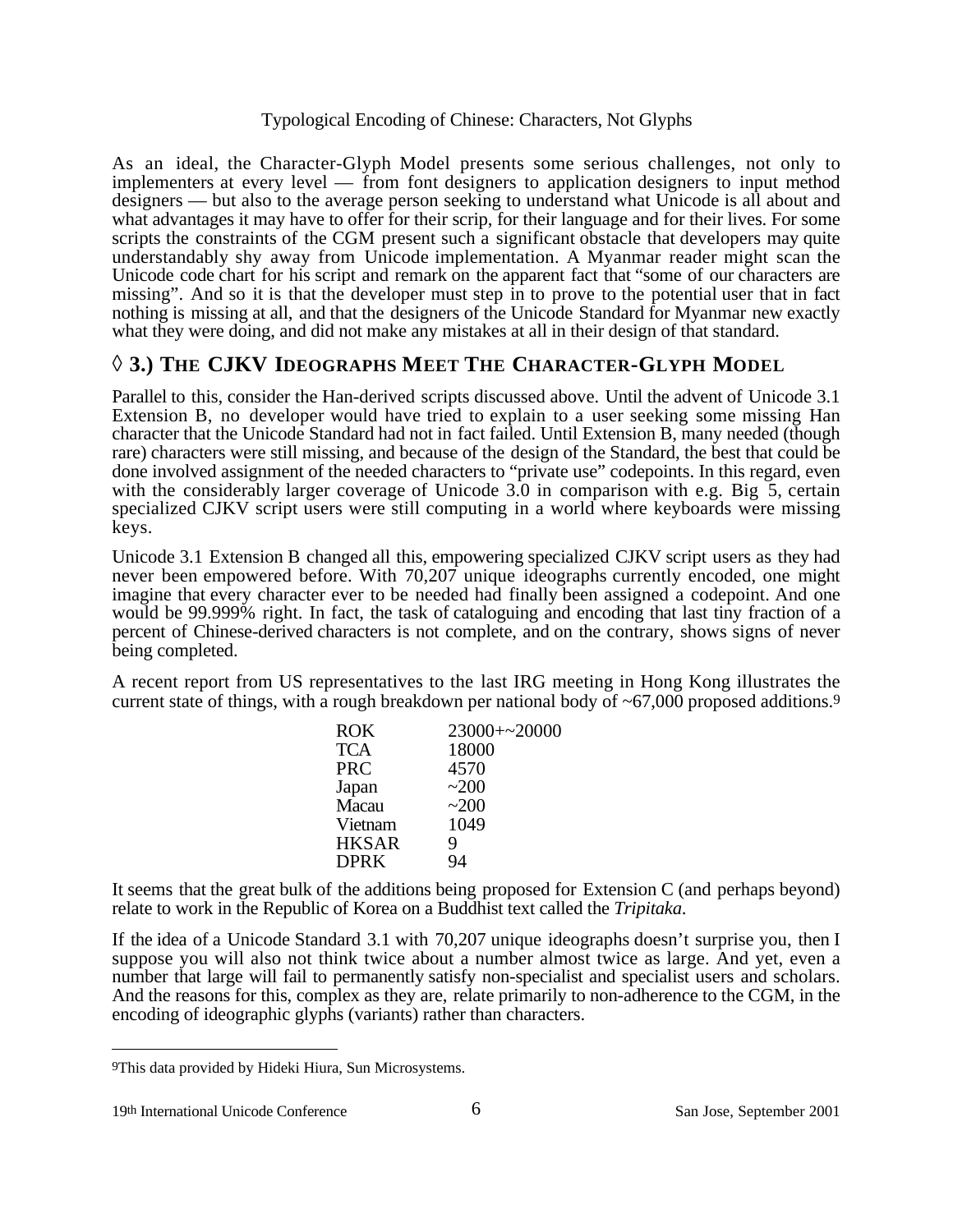## ◊ **4.) UNIFICATION**

To examine the way in which the CGM has not been followed, let's first examine what Unihan CJKV "unification" is all about.

Unicode's CJKV encoding is at present typologized only insofar as it is unified, which is to say that a given encoded character serves to typify an abstract character form which may be realized (as glyph) in a particular script (Chinese, Japanese, Korean or Vietnamese) according to the stylistic traditions of that script.

Looking, for example, at ISO/IEC 10646-1:2000(E) one can get an idea of what "Unification" is all about. In short, beginning at page 305, this document tabulates 5 of the variant glyphs unified under a particular codepoint. Each of the 5 glyph forms is classified under one of 4 larger headings: CJKV (the C source being split into G=Mainland China and T= Taiwan). Within each of these 5 major classes GTJKV are listed the contributing coded character set standards. A fuller list of the sources would be G, T, H, J, K, KP, and V, since Hong Kong (H) and the Democratic People's Republic of Korea (KP) now have sources.10

Unification in the *Unicode Standard* is in this sense "horizontal", in that glyphs have been classified together based on the similarity (if not actual identity) of the forms submitted by the various national bodies. The question of how similarity is gaged is a large one, which is mentioned further below.

Unification has not however been "vertical". What this means is that a given form (let's call it a glyph here) may actually be assigned more than one codepoint in Unicode. This occurs sometimes because of compatibility issues, but also sometimes because of simple failure to unify variants. For example, in a perfect world there are regular transformations which would allow for the "simplification" of a "traditional" character form. If a codepoint U+XXX was encoded which simply meant "perform the regular simplification transformations until I tell you to stop", then one aspect of the problem of unencoded simplified (Mainland Chinese) characters would simply go away. Such unencoded characters remain a problem for the very reason that simplification is a regular productive process, and the number of traditional characters greatly outnumbers the total number of simplified characters. This would provide a means of limiting the future bulk of the standard, which might be required to encode both simplified and traditional Chinese characters separately, even for extremely rare characters.

Beyond such a simple example, Extension B introduces many many more variant character forms which in fact ought to have been identified as variants of characters which were already encoded. These encoded variants are of several kinds, including "etymological" forms created to represent inscriptional Chinese of different historical periods. Solutions to variant selection (VS) are still being explored, blurring the line between plain text and markup/metadata, and so it is no surprise that without this mechanism firmly in place the IRG simply chose to encode new characters. "Horizontal" variant selection (HVS) is a relatively simple matter: e.g., when in Japan, use a

<sup>10</sup>Unicode 3.0 lists also a U source which has not yet been acted upon by the IRG. According to Jenkins, "the U source consists of U+FA0E, U+FA0F U+FA11, U+FA13, U+FA14, U+FA1F, U+FA21, U+FA23, U+FA24, U+FA27, U+FA28, and U+FA29, twelve characters which were put in the CJK Compatibility Ideograph block because they were derived from coroporate and not national standards, but which are not actually unifiable with anything else in Unihan." (personal communication, 28 Jun 2001) In brief, compatibility characters involve "roundtrip" mapping between different standards.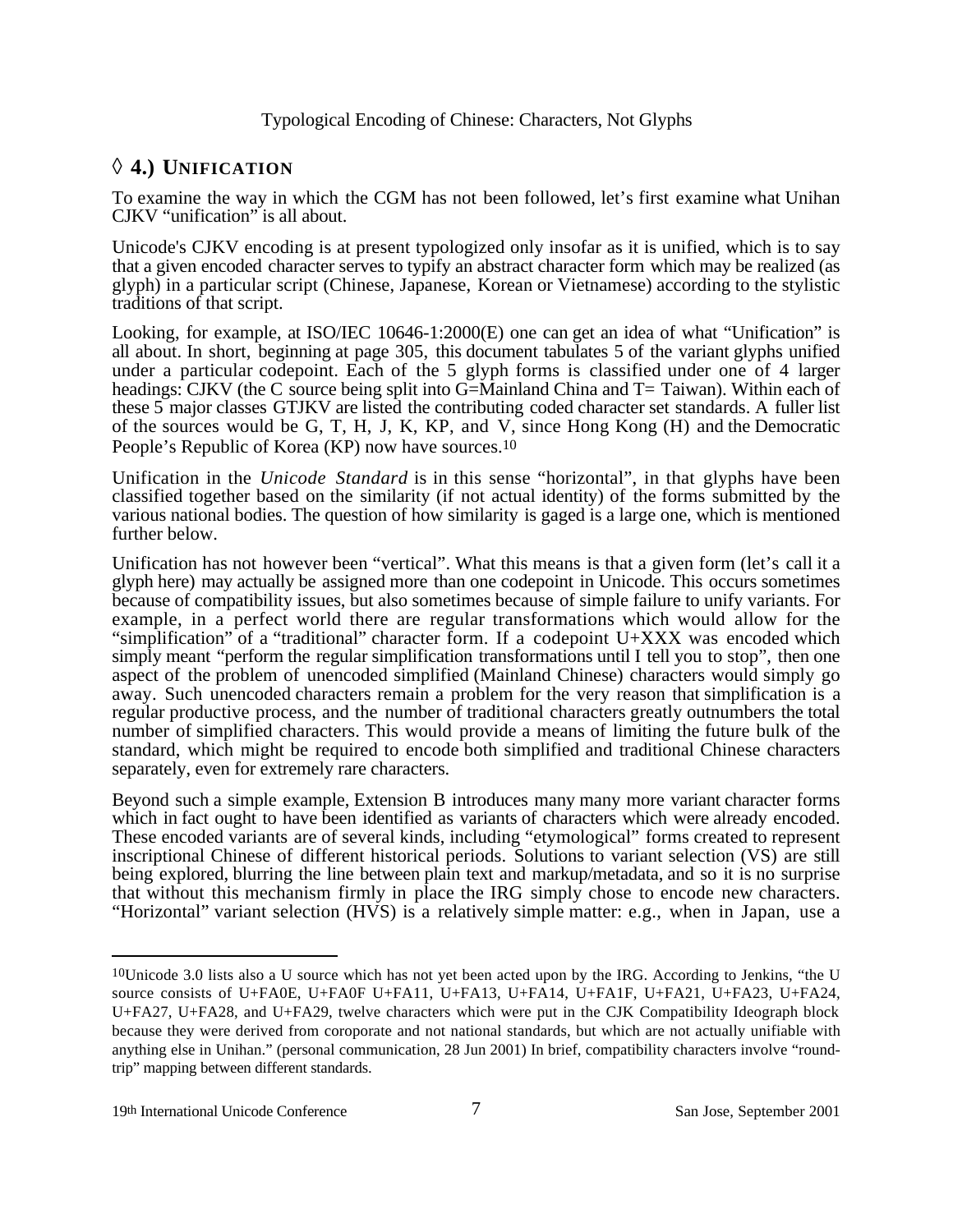Japanese font. "Vertical" variant selection (VVS) is however a much more complicated thing, especially without a clear means of quantifying sameness and difference.

So, unification represents one example of the CJKV character set conforming to the CGM, though we have also seen examples in which the CGM has been ignored.

## ◊ **5.) THE COMPONENTIAL STRUCTURE OF CJKV CHARACTERS**

Another instance of non-adherence to the CGM has graver implications for the IRG's character repertoire, and this relates to the componential nature of Chinese-derived characters. It is well known that Chinese characters are not all simply unrelated units, but that all characters in fact fall into two broad classes.

- The first class of characters may be termed "Graphical Primitives", which is to say that they are not composed by the regular conjoining of other elements.
- The second class of characters may be termed "Compound", and comprises the class of all characters which are formed by the conjunction of simpler elements.

The situation is much the same as with English spelling. All words are formed by combinations of the fundamental 26 letters of the alphabet, which with case transformations total 52. If English words were encoded without regard to alphabetic decomposition, the situation would be every bit as bad as it is for the encoding of CJKV characters. A Unicode standard for English orthography without properly typologized component data is like a Unicode that starts encoding every misspelling and variant spelling of every word in the history of the English language. Clearly, many thousands of words would have to be encoded before it became possible to write all but the most simple English sentences.

But the analogy here is not quite perfect. Although it is a fairly simple matter to identify the elemental units of English orthography, it is much less easy to identify them for Chinese. To do this kind of identification properly, first an inventory of "all" the characters in the script must be produced, and this inventory would look very much like the CJKV portion of Unicode 3.1.

Once this character collection has been made, it then becomes necessary to analyze each character in a typological component framework, which is to say that components must themselves be grouped together into character classes of glyphs.

Two broad classes of component may be identified.

- One is the "etymological" component, based on the traditional understanding of the character derivation (often of a simpler form from a more complex form).
- The other is the "graphic" component analysis based on the actual shape of the character as it is written now.

The two analyses will in many cases be the same, and where they are not, the information has larger typological significance.

As discussed in my IUC-18 presentation (Hong Kong, 2001), I have been working for some time to digitize several editions of the Eastern Han Dynasty dictionary *Shuo Wen Jie Zi*, and it is on the basis of this computerization work that much of the traditional etymological componential analysis of the core script elements becomes available for the first time in Unicode compliant electronic format. Systems for componential analysis of Chinese characters have also been under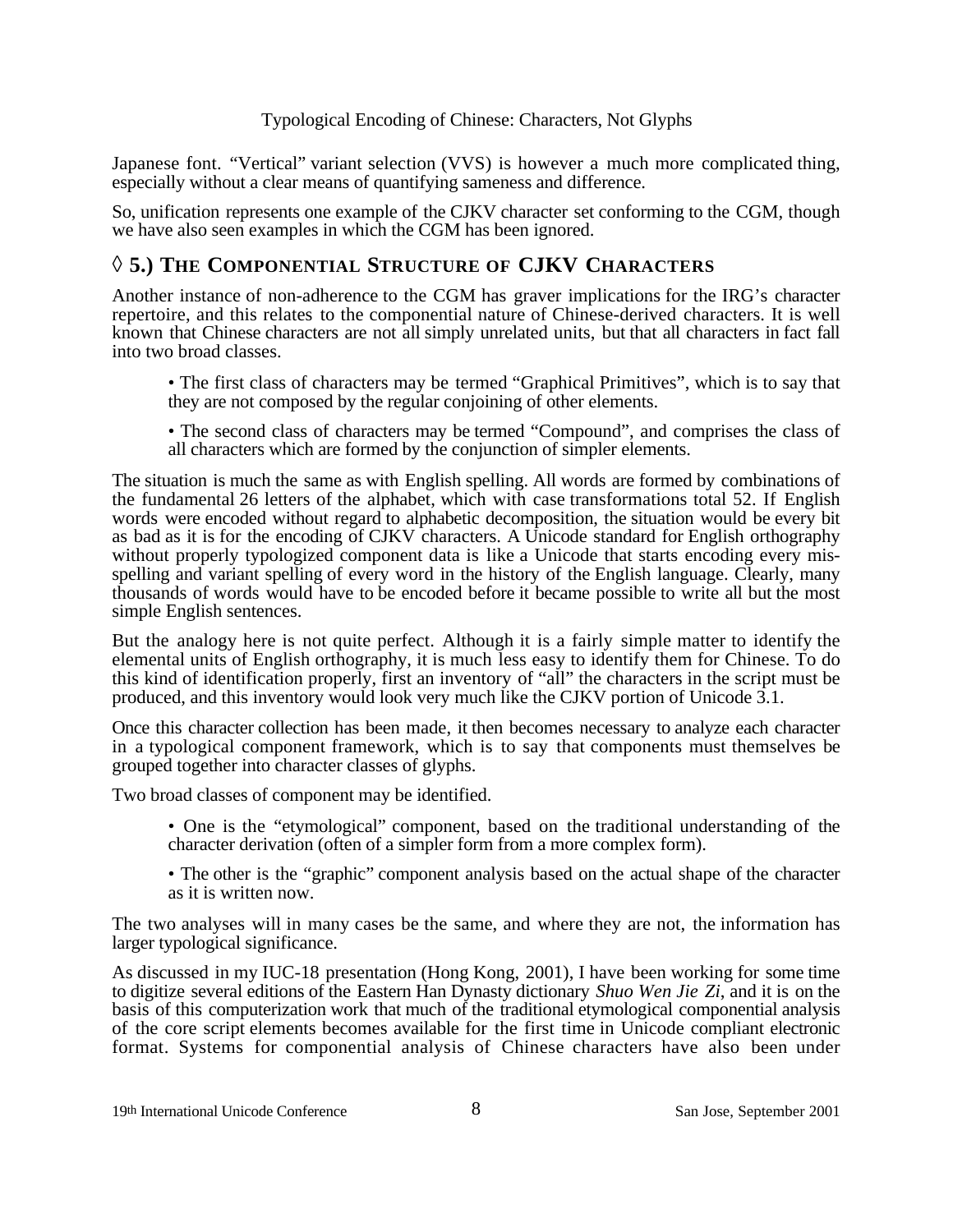development by Wenlin Software11 for quite some time now, and their pioneering systems seem nothing short of amazing, to say the least.

In a properly typologized componential framework, it becomes possible to encode a relatively small component set, with which all compound characters may be generated. In such a framework it does not matter whether a character has ever been encoded before. A user can encode a needed character as it is needed. And within the limits of the system, two users working independently in such a framework could encode the same new character in the same way. This would be similar to the situation in which two English typists have to spell a new word that neither of them has seen or heard before. Armed only with basic knowledge of English orthographic rules, they could come up with identical spellings. The problem is that where the English typists must fall back on known orthographic conventions, the Chinese typists must rely on the limits imposed by the computing system.

Answers to the question of "What might be a properly typologized componential framework?" must necessarily have some idiosyncracies. It is certain, however, that on the firm basis of the traditional Eastern Han analyses an adequate system can be devised.

# ◊ **6.) CONCLUSIONS**

For my own purposes as a student of the history of the Chinese language, I am gratified that the Unicode Standard adheres as closely as it does to the CGM, but would of course be happier to see closer adherence. It is in fact difficult for me to conceive of a standard as being adequate which does not address the issue of graphic variation within a mechanism for etymological analysis. Such an ideal and admittedly complex mechanism is clearly at odds in some ways with the practical limits and purpose of an international data encoding standard, and yet the paradox seems to be that eventual emergence of such a mechanism will be the only completely satisfying long-term solution to the practical problems of international CJKV encoding issues.

The mechanism envisaged here involves specific bibliographic sources. It is a scheme like VSx (the variation selector scheme) in which the value of VS points to precise bibliographic info on the source, and x (another class of VS) serves to uniquely identify the character indexed within that source. Given VSS (variant source selector) and GID (glyph identifier), the sequence VSS + GID uniquely identifies a particular glyph within a particular source.

How do we measure glyphic variation? This can be done with typologized componential analysis, down to the stroke level, if necessary. Given adequate component data, "graphical distance" can be assigned a numeric quantity. If the character/glyph distinction is not black & white, but more as if glyphs are points along a spectrum of variation, what kind of encoding model would be best suited to this? In the spectrum (continuum) model, every character is a variant of every other character, via the continuum of attested glyphs. A conscientiously applied source-based componential typologization can handle this broad definition of "character".

<sup>11&</sup>lt;http://www.wenlin.com/>

<sup>19</sup>th International Unicode Conference 9 San Jose, September 2001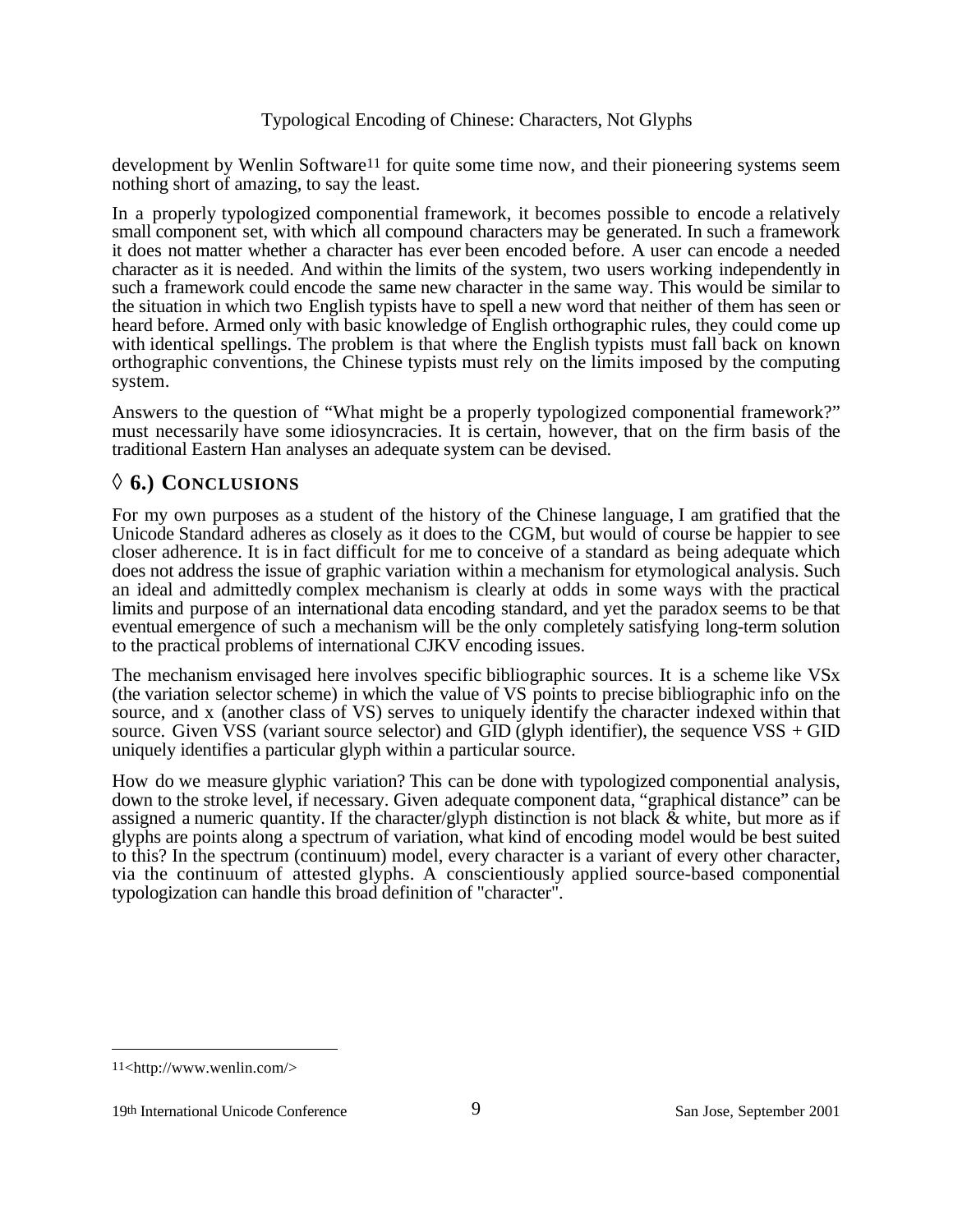## **APPENDIX 1: ABBREVIATIONS AND GLOSSARY**

**ALSL**: Apple LiSung Light, my reference Big5 font (cf. CLK below). **ATM**: Adobe Type Manager; <http://www.adobe.com/>. **Big5**: A common Traditional Chinese double-byte encoding standard (cf. Lunde 1999:171). **Bushou**: 部首 Chinese 'lexical classifiers', a.k.a. "Radicals". **CGM:** Character-Glyph Model. See the Unicode Standard 3.0, p. 13. **Chongwen**:  $\mathbf{\bar{F}} \times \mathbf{C}$  Chinese 'historical character stylistic variant'. See Section 2 above. **CIDFont**: Character I. D. Font. Cf. Lunde (1999, p.288ƒƒ). **CLK**: Apple Computer's *Chinese Language Kit*, a MacOS 9 install option (see Appendix 3). **CMap**: Character Map. Cf. Lunde (1999, p.290ƒƒ). **Ext. B**: Unicode 3.1's addition of 42,711 new ideographic codepoints. **FMP**: FileMaker Pro (see Appendix 3). **FOG**: Macromedia Fontographer. **GIF, JPG**, **JPEG**: Digital graphical image file formats. **GSR**: Cf. KARLGREN in the References. **Han**: 漢 'Chinese dynasty; 西漢 Western Han (206 B.C.-24 A.D.), 東漢 Eastern Han (25-220). **HY**: Harvard Yan Jing (Yen-Ching) Library, <http://hcl.harvard.edu/harvard-yenching/>. **HYDZD**: 《漢語大字典》 *Hanyu Da Zidian*. Character lexicon. See 許力以 Xu Liyi (1993). **HYPY**: 漢語拼音 Hanyupinyin romanization of Modern Standard (Beijing) Chinese. **Jinwen**: 金文 Chinese 'bronze inscription character'. Cf., e.g. 周法高 ZHOU Fagao (1981). **Kaishu:** 楷書 Chinese 'square script', stylistic basis for modern Chinese typographic styles. **Kangxi**: 《康熙》 Character lexicon. Cf. 長玉書 ZHANG Yushu (1716).<br>**LTBA**: Journal *Linguistics of the Tibeto-Burman Area*, <http://stedt.berkeley.edu/ltba/>. **MacOS**: Apple Macintosh Operating System. <http://www.apple.com/>. **MV**: Main/Variant (cf. Section 4). **PDF**: Portable Document Format; <http://www.adobe.com/>. **PPI**: pixels per inch, computer monitor resolution. **Qing**: 清 'Chinese dynasty name', (1644-1911). **Seal**: 篆 Chinese character style. Cf. Xiaozhuan (see Section 2 above). **Shang**:  $\ddot{\text{m}}$  'Chinese dynasty name',  $(\sim 16 \text{th cent. B.C.} - 1045 \text{ B.C.})$ **Song**: 宋 'Chinese dynasties'; 北宋 Northern (960-1127) and 南宋 Southern (1127-1279). **Songti**: 宋體 Chinese calligraphic style, cf. Kaishu. **STEDT**: Sino-Tibetan Etymological Dictionary and Thesaurus, <http://stedt.berkeley.edu/>. **SW**: 《説文》。Shuowen. (Short for SWJZ.) **SWJZ**: 《説文解字》。Shuowen Jiezi (cf. References); also, the name of my BNU-based font. **SWJZ-FJZ**: 《説文解字·附檢字》。Shuowen Jiezi - Fu Jianzi **SWJZZ**: 《説文解字注》。Shuowen Jiezi - Zhu (cf. References); also the name of my font. **TIFF**: Tagged Image File Format. A graphical image file format. **TTF**: TrueType Font, a scalable font format, developed jointly by Apple and Microsoft. **Type 1**: Adobe Systems' format for describing scalable fonts. **UCBEAL**: UC Berkeley, East Asian Library, <http://www.lib.berkeley.edu/EAL/>. **Xiaozhuan**: 小篆 Chinese 'Small-Seal character' (see Section 2 above). **XU Kai:** 徐鍇 (920-974) 'Author of a Song version of SW', (cf. Appendix 6). **XU Shen:** 許慎 (58?-147?) 'Eastern Han author of SW', (cf. Appendix 6). **XU Xuan:** 徐鉉 (916-991) 'Author of a Song version of SW', (cf. Appendix 6).

**Zhou**: 周 'Dynasties'; 西周 W. Zhou (~1027-~771 BC), 東周 E. Zhou (~770-~256 BC).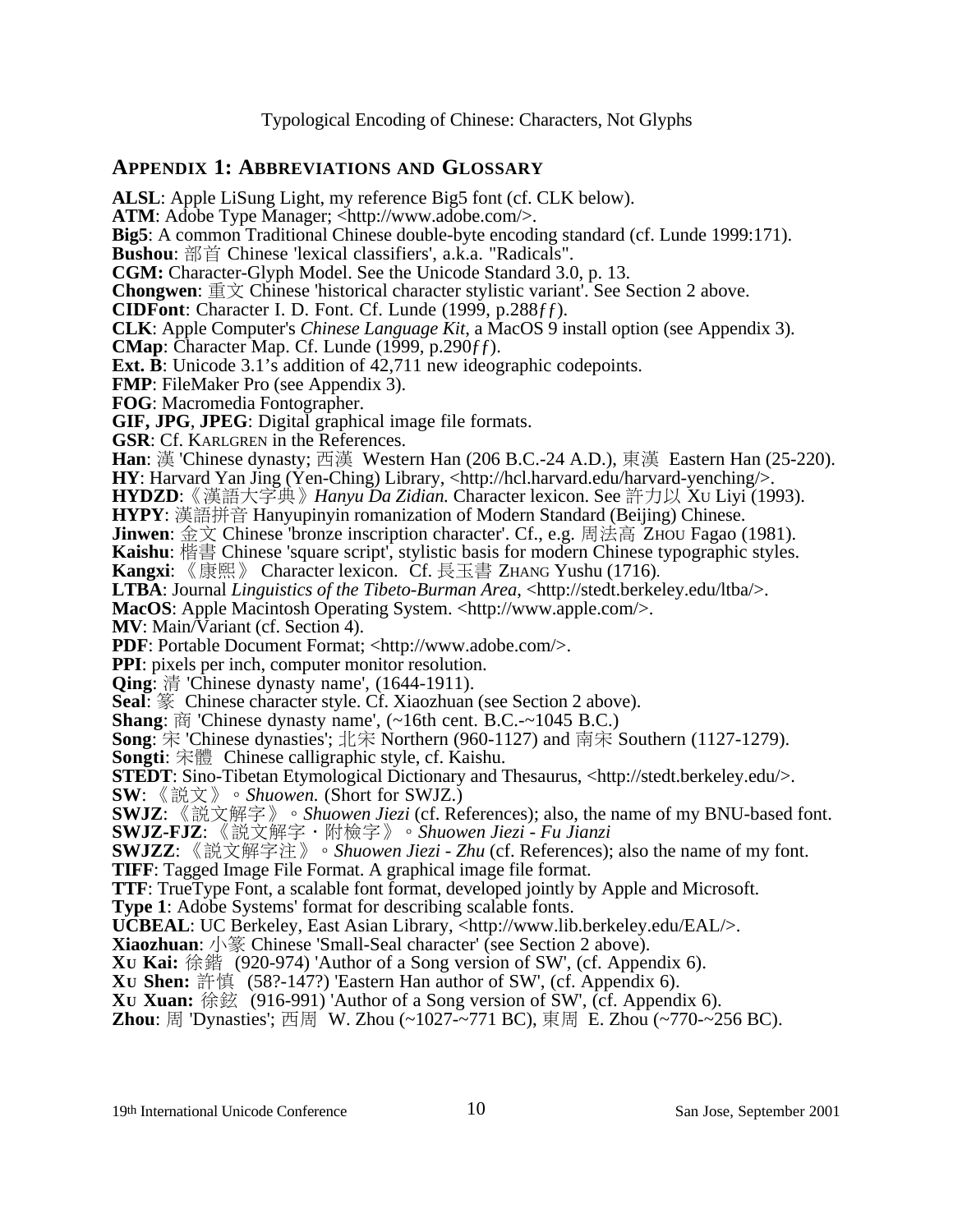#### **APPENDIX 2: REFERENCES (SELECTED)**

- **BISHOP, Thomas Eugene** 畢曉普
- **2001** 文林 Wenlin. Portland: Wenlin Institute. <http://www.wenlin.com/>.
- **COOK, Richard Sterling** 曲理察
- **2001** "The Extreme of Typographic Complexity: Character Set Issues Relating to Computerization of The Eastern Han Chinese Lexicon 《説文解字》 Shuowenjiezi ". Hong Kong: Proceedings of the 18th International Unicode Conference.

**D**UAN **Yucai** 段玉裁 (1735-1815)<br>1815 《説文解字·注》。Shuow

《説文解字·注》。*Shuowen Jiezi - Zhu*. [SWJZ-Annotated; Qing recension.]〔東漢〕 許慎著〔清〕段玉裁注。上海:上海古籍出版社,1989. ISBN 7-5325-0487-5/H.6.

#### **ISO/IEC**

**2000** *Information technology - Universal Multiple-Octet Coded Character Set (UCS) - Part1: Architecture and Basic Multilingual Plane*. Reference Number ISO/IEC 10646-1 :2000(E). Second Edition, 2000-09-15. <http://www.iso.ch>.

#### **ISO/IEC JTC1/SC2/WG2/IRG (Ideographic Rapporteur Group)**

- **2000** *CJK Unified Ideographs Extension B*, for ISO/IEC FCD(R2) 10646-2:2000(E), Ordered by Kangxi Dictionary. 2000.12.05. <http://www.cse.cuhk.edu.hk/~irg/>.
- **JENKINS, John H.** 井作恒
- **2001** "New Ideographs in Unicode 3.0 and Beyond". San Jose, California: Proceedings of the 18th International Unicode Conference.
- **1999** "New Ideographs in Unicode 3.0 and Beyond". San Jose, California: Proceedings of the 15th International Unicode Conference.

Lu **Qin** 陸勤

**2001** "The Ideographic Composition Scheme and Its Applications in Chinese Text Processing". Hong Kong: Proceedings of the 18th International Unicode Conference.

LUNDE. **Ken** 小林劍

- **1999** *CJKV Information Processing*. Beijing, Cambridge: O'Reilly. ISBN: 1-56592-224-7.
- **1999** "Acrobat 4.0 Adds CJKV Features: Embedding multibyte fonts in PDF files eases crossplatform use of documents". *Multilingual Computing and Technology*, Volume 10, Issue 6. <http://www.multilingual.com/>.

**XU Kai** 徐鍇 (920-974)

- **<974** 《説文解字‧繫傳》。Shuowen Jiezi Ji Zhuan.〔東漢〕許慎著〔南唐〕徐鍇選。 北京:中華書局,1987. ISBN 7-101-00060-6/H.7.
- **Xu Shen** 許慎 (58?-147?)<br>121 《説文解字》。Shu
- 《説文解字》。*Shuowen Jiezi.*〔東漢〕許慎著。 [Lost: see Xu Kai and Xu Xuan.]

**Xu Xuan** 徐鉉 (916-991)

**c.987** 《説文解字·附檢字》。Shuowen Jiezi - Fu Jianzi. [Common modern Hong Kong edition, with appended indices; in hardcover and paperback; 陳昌治 (1873).] 〔東漢〕許 慎著〔南唐、宋〕徐鉉校定。香港:中華書局,1989. ISBN 962-231-208-X.

**Unicode Consortium** 統一碼團

**2000** *The Unicode Standard, Version 3.0*. Reading, Massachusetts: Addison-Wesley.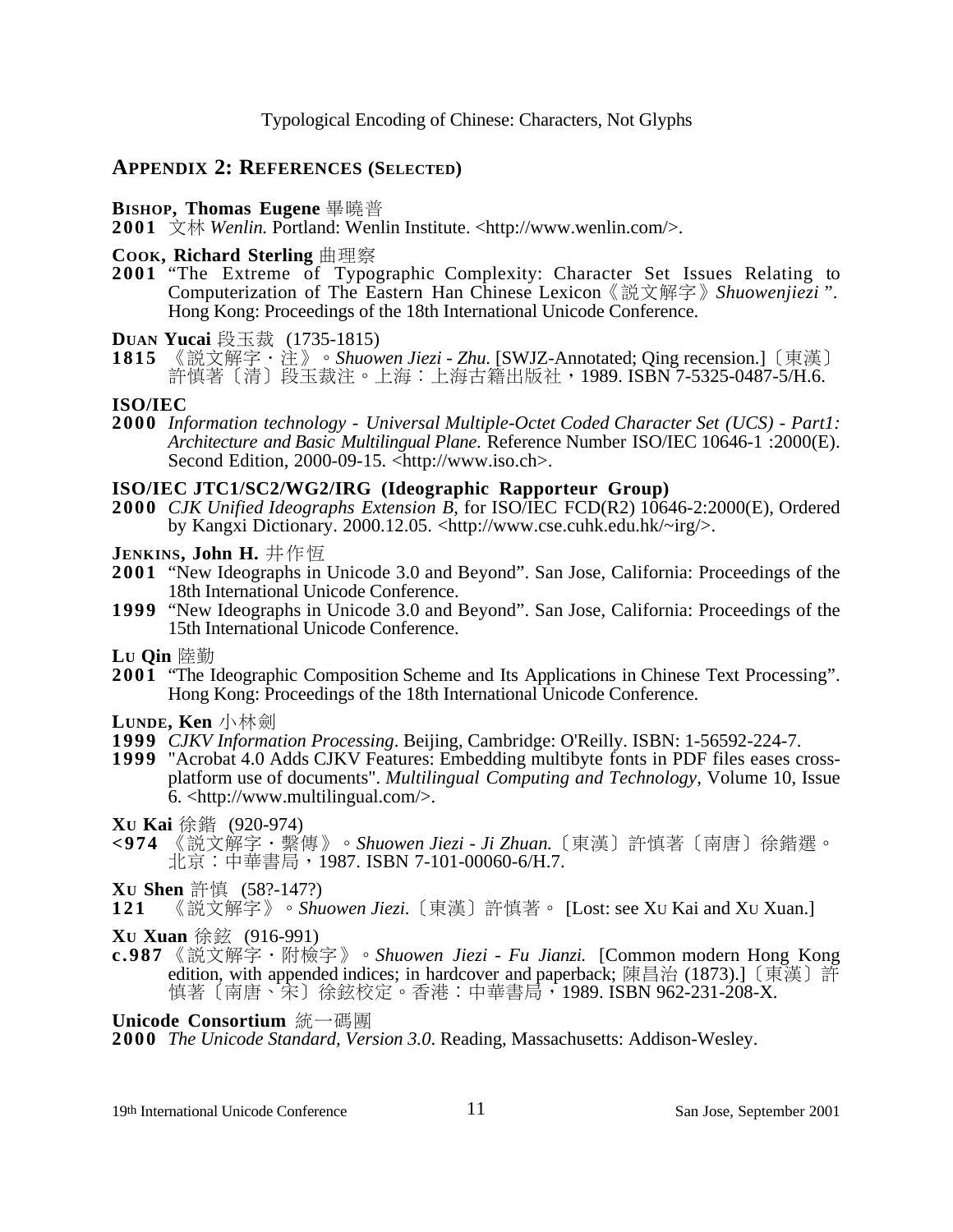# **APPENDIX 3: TEXT-BASED TYPOLOGICAL ENCODING**

Adequate historical typologization of the Chinese script can only be accomplished with reference to specific texts and inscriptions, and this is what I mean when I refer to a "Text-based" or "Sourcebased" encoding. These encodings may also be termed "Contextual" in that they seek to document the historical context whence the glyph usage derives. The written sources of ancient Chinese are many and varied, and each offers stylistic peculiarities and mapping challenges. Oracle Bone Inscriptions, Bronze Inscriptions, Stone and Earthenware Inscriptions ... all of these contain vital historical information which only a typological system can address.

Typologization adequate for Chinese purposes would be rather simple in some respects. First, it should characterize aspects of GLYPH SHAPE, and second, it should characterize aspects of GLYPH USAGE. One may however complicate and broaden this scheme in many ways, for example with script-specific issues of componential encoding. The following is an outline summarizing more generally applicable elements of some of the databases mentioned in my IUC-18 paper (q.v.)

#### **• Fields of TYPE 1, relating to GLYPH SHAPE:**

SHAPE:CLASS: Type [main,variant]; main [shape class(es),variants:list]; variant [main class,variant class]; valence [isolate,combining:list(compounds)]. element [elemental,compound:list(components)]; SHAPE:VALUE: Type [outline,bitmap]; outline [lines,curves,metrics,hinting,kerning]; bitmap [size,points,color]; render [size,position,rotation,orientation,style]; **• Fields of TYPE 2, relating to GLYPH USAGE:** USAGE:CLASS: Type [print (or inscription),image,encoded]; print [bibliographic citation]; image [jpg,gif...;link];

encoding [codepoint(s)]; location [page.line]; stats [instance.frequency]; status in source [active,defunct...]. USAGE:VALUE: Type [orthographic,phonologic,phonetic,morphologic,semantic,syntactic...]

analysis [source data:description,variant class...].